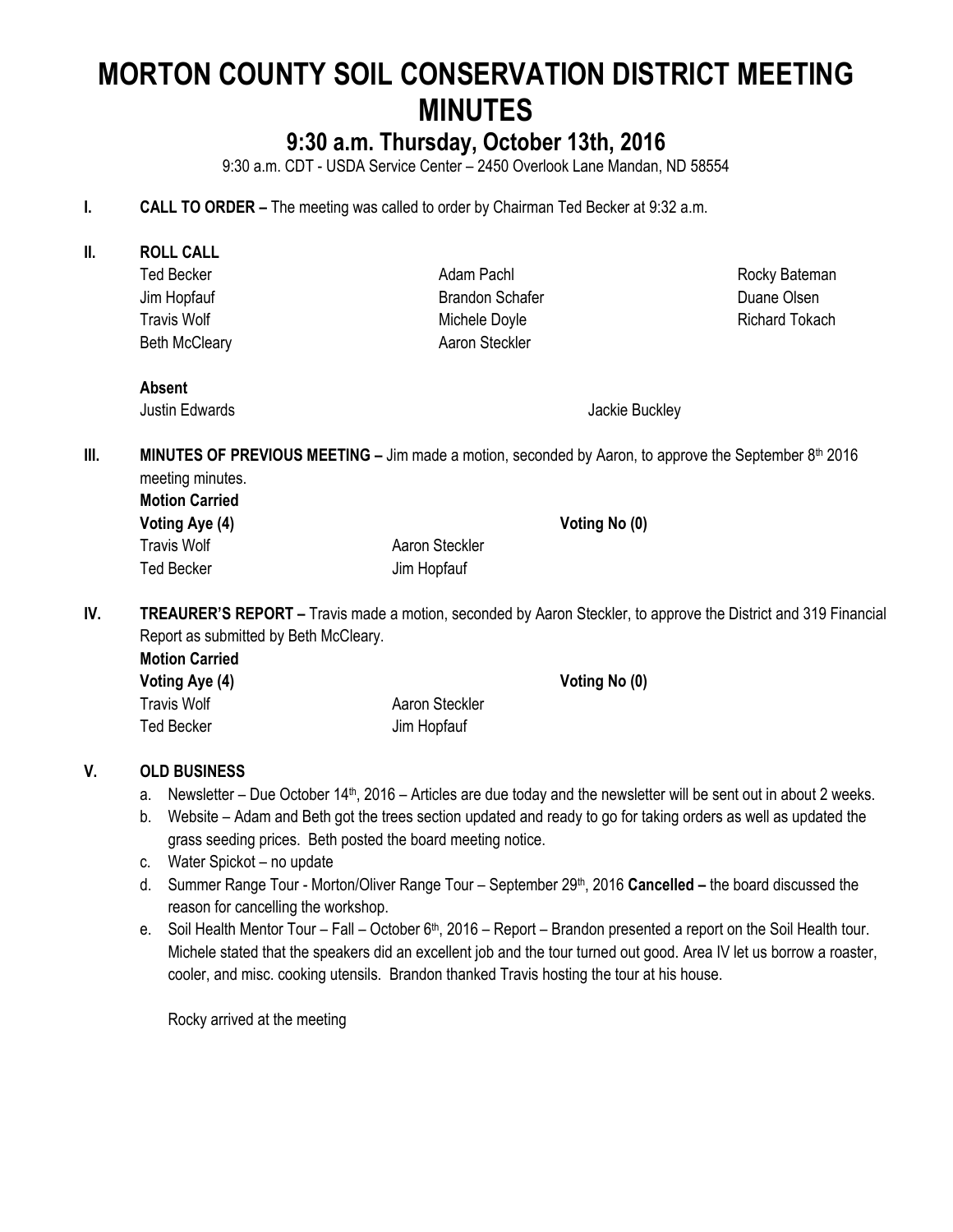f. Winter Workshop 2017 – Need Committee Meeting – The board agreed to February 16<sup>th</sup> on the date for Winter Workshop. The tentative theme would be extending grazing system and winter feeding. Richard stated maybe talking about winter water sources. Brandon asked about a budget for speakers. The board suggested a guideline budget of \$2,500.

Travis made a motion, seconded by Aaron, to set a speaker budget of \$2,500 and if the staff finds a good speaker with a higher speaking fee it can be readdressed at a later meeting.

**Motion Carried Voting Aye (5) Voting No (0)** Travis Wolf **Aaron** Steckler Ted Becker Jim Hopfauf Rocky Bateman

- g. Game & Fish Cost Share for No-Till Grass Drill No update at this time
- h. 2017 Women's Ag Day March 16<sup>th</sup> is the date set for Women's Ag Day and is set with Baymont. Beth will start working on contacting possible speakers as well as getting sponsors.
- **VI. REVIEW WORK PLAN/CALENDAR –** Beth took information on which board members are going to be attending the annual convention. Beth also stated that the Area 4 SCD Cooperative Research Farm Supervisor's Meeting is November 15<sup>th</sup> from 10:00 am to 12:00 pm.

#### **VII. NEW BUSINESS**

- a. Wildlife Escape Ramp Price Update Adam provided prices and vendors to the board for the district to sell Wildlife Escape Ramps. Adam will bring more pricing and suggestions for the next meeting.
- b. Harmon Lake Dam Break Update Morton County Water Board contacted NRCS and asked for a model, if the Harmon Lake Dam broke. Shelly explained the 2 maps, one of a sunny day flood dam break and a design flood. Shelly presented that information to the board.
- c. 2017 Local Work Group EQIP Ranking Criteria Decide Criteria or Set Meeting Date Shelly asked if the board wanted to come up with new questions or use the same as last year. The ranking questions are due by October 25<sup>th</sup>. Travis made a motion, seconded by Rocky, to submit the same questions, to the local work group, that the board submitted last year.

| <b>Motion Carried</b> |
|-----------------------|
| Voting Aye (5)        |
| <b>Travis Wolf</b>    |
| Ted Becker            |
| Rocky Bateman         |

**Voting Aye (5) Voting No (0)** Aaron Steckler Jim Hopfauf

d. Budget/County Commissioners Meeting – Rocky and Beth went to the County Commissioners meeting where the County Commissioners approved the county budget. Rocky provided a report.

#### **VIII. REPORT OF DISTRICT PROGRAMS**

a. OMG Grassland Improvement Project – Brandon will be ranking the OMG producers with Shelly on Friday. And the 3 employees from the other counties will be meeting on October 26<sup>th</sup> to go over the ranking. A tentative OMG Board Meeting is scheduled for November 1<sup>st</sup>. Ted suggested taking before and after pictures so we can provide that to the Outdoor Heritage Fund Board in case we ever want to apply for another grant.

## **IX. MCSCD HANDBOOK**

- a. Review and Complete Handbook Notes
	- 1. Discuss Pay Schedule Beth will have a meeting with a board member in order to come up with a Pay Schedule.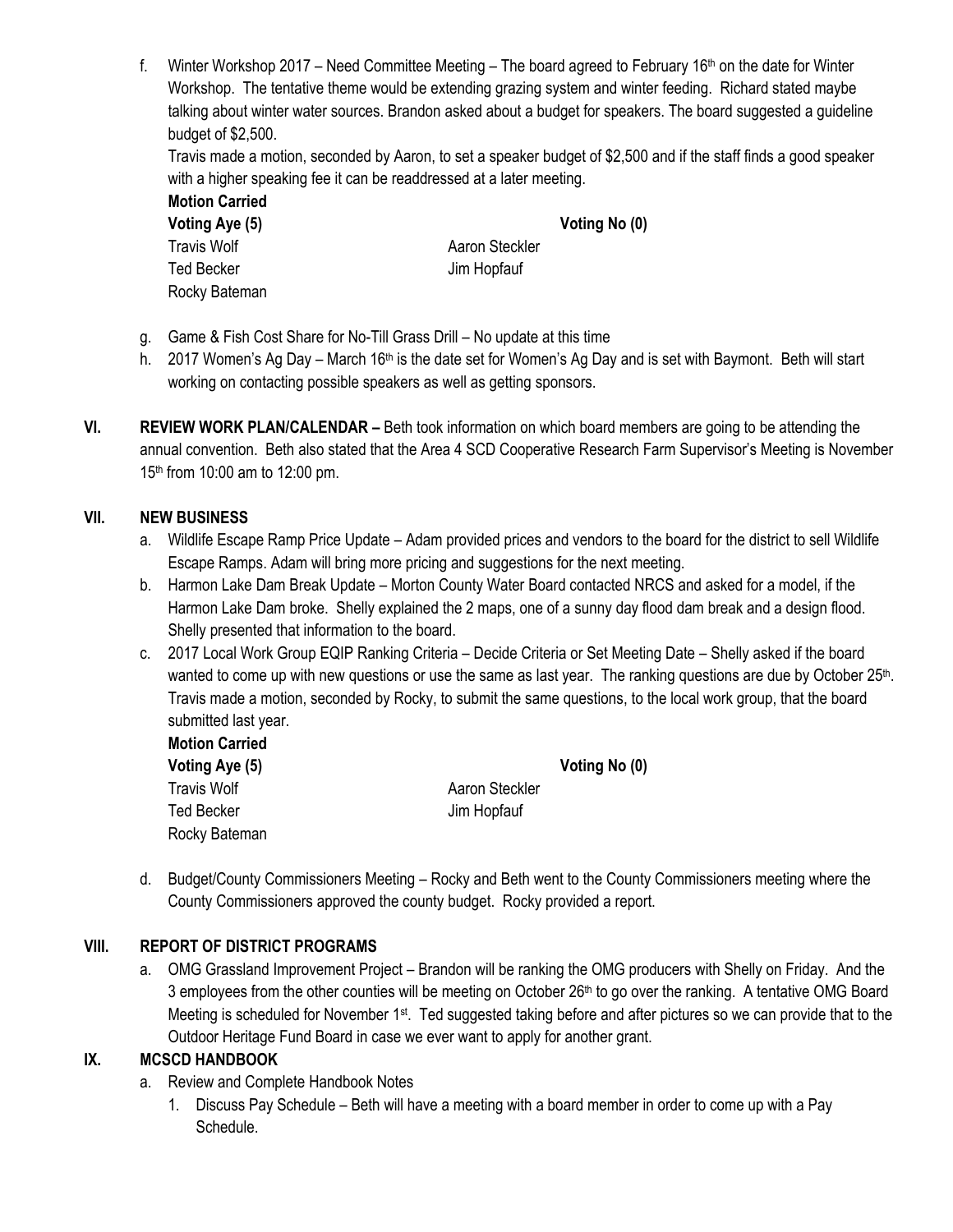2. Discuss Any Changes/Corrections – The board provided corrects. Beth will update the handbook with the corrections and provide the board members with an updated copy of the handbook.

# **X. REPORT OF DISTRICT EMPLOYEES**

- a. District Technician
	- 1. Update on Trees and Fabric Adam has been planning for tree plantings. Adam estimates 63,000 feet for planned tree plantings and 56,000 feet of fabric.
- b. District Secretary
	- 1. Admin Update

a. Agreed Upon Procedures Price Estimate – Beth provided the board with an estimated cost for the Agreed Upon Procedures to be performed by Mahlum Goodhart.

Travis made a motion, seconded by Jim, to approve Mahlum Goodhart to preform agreed upon procedures. **Motion Carried**

**Voting Aye (5) Voting No (0)** Travis Wolf **Aaron** Steckler Ted Becker Jim Hopfauf Rocky Bateman

- c. 319 Watershed Coordinator
	- 1. Update on Watershed Program Brandon will be done water sampling at the end of October. Brandon sent in the Annual Report to Greg at the Department of Health. There has been 3 people that have used the manure spreader.
	- 2. Update on Soil Health Mentor Program This is the last year for the Mentor Program. A write up needs to be completed. The write up only needs 3 out of the 10 participants for the case studies. Brandon will ask Greg if 319 would be willing to pay for a fee for a writer to do the write up.

Brandon will be attending an SRM tour today and informed the board that 319 would be willing to pay for the \$50 fee for the tour. The board is okay with that.

## **XI. SPECIAL COMMITTEES**

- a. MCSCD Handbook Rocky Beth will send out the updated handbook to the board members and have a full updated hard copy for the next board meeting for board members and staff.
- b. Multi-County Soil Health Workshop 2018 Rocky no report at this time
- c. Soil Health Mentor Rocky no report at this time
- d. Winter Workshop 2017 Rocky & Richard Rocky would like to have a different board member to be on this committee. Richard is okay with being the only board member on the Winter Workshop Committee.
- e. Women's Ag Day Jim no report at this time
- f. Tree Price Committee Jim no report at this time
- g. CRP Summer Workshop/Tour Rocky no report at this time

# **XII. REPORT OF COOPERATING AGENCIES**

- a. District Conservationist
	- 1. NRCS Programs Update NRCS has a CSP meeting scheduled for the 1<sup>st</sup> week of November. There is currently one 2017 CSP contract.
	- 2. EQIP Planning 1<sup>st</sup> there are 33 applications so far for EQIP. The deadline is October 21<sup>st</sup>. There is a wetland reserve sign-up also available, deadline is November 14<sup>th</sup>. NRCS will be planning first before they approve or rank contracts for EQIP.
- b. County Extension Agent Jackie was not present however report was presented to the board.
- c. Farm Bill Specialist Not present Working Grassland Partnership brochure was provided to the board.